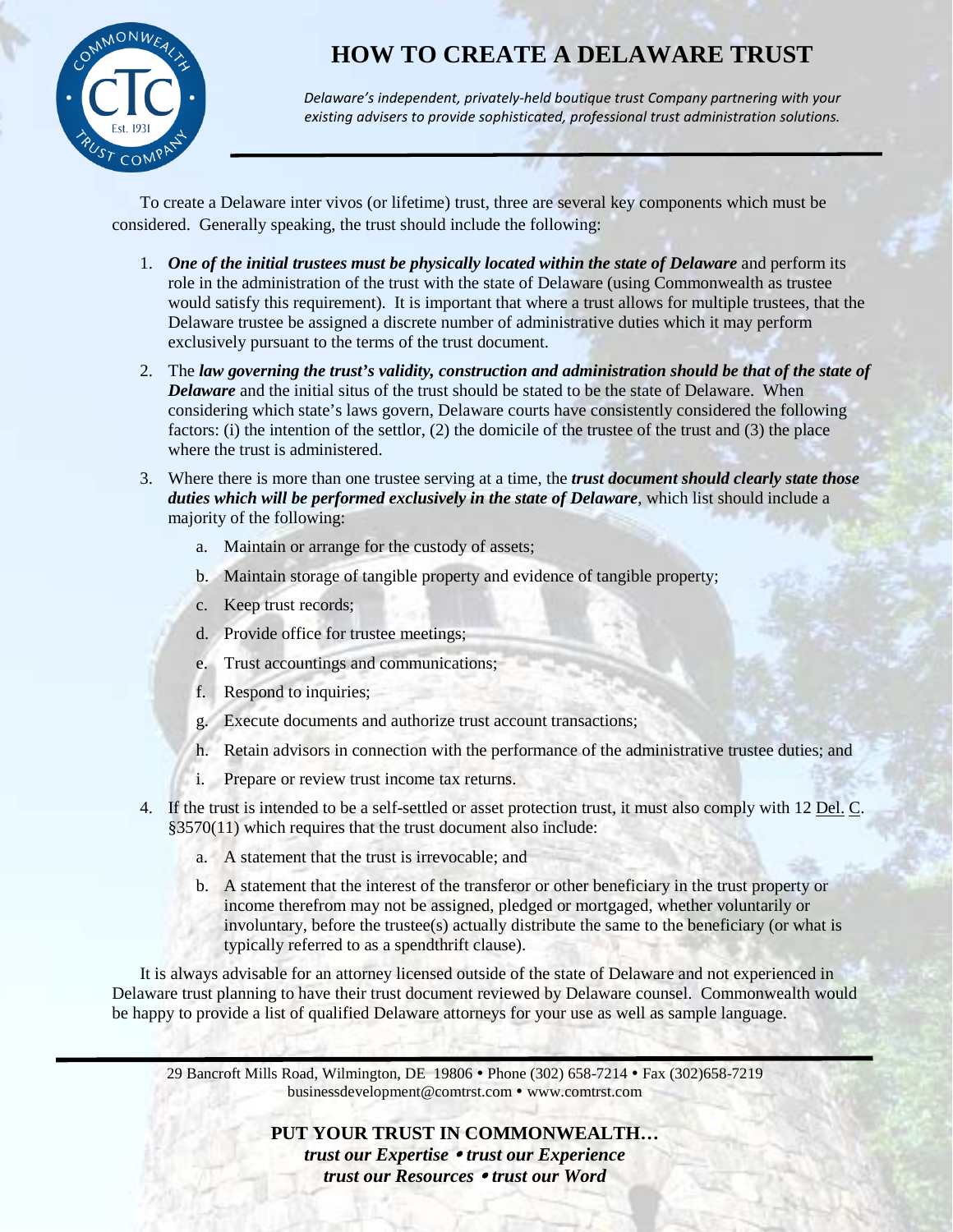

# **HOW TO INDENTIFY AN OPPORTUNITY TO UTILIZE DELAWARE TRUST PLANNING**

*Delaware's independent, privately-held boutique trust Company partnering with your existing advisers to provide sophisticated, professional trust administration solutions.*

There are many reasons to consider utilizing a Delaware trust in your client's estate planning; however, below are a few of the common questions which will help you identify these opportunities:

- 1. *Is your client in a high risk profession and concerned about protecting his or her assets from future creditors?* Under Delaware law, a solvent grantor can create a self-settled irrevocable trust, naming him or herself as a potential beneficiary. If properly established, the settlor can protect trust assets from the claims of future creditors while continuing to be a permissible beneficiary of the trust.
- 2. *Is your client planning to get married and interested in protecting his or her assets from the possibility of divorce?* Self-settled trusts can also be used in lieu of a prenuptial agreement so long as the trust is created and funded prior to the date of the marriage. In many instances, this will permit an individual to avoid disclosure requirements imposed by some states upon the creation of a prenuptial agreement.
- 3. *Does your client own a closely held business that may substantially appreciate in value and/or which he or she is anticipating the sale of in the next few years?* Delaware incomplete non-grantor trusts (known as "DINGs") may allow an individual to fund a Delaware trust with a closely held business which is expected to be sole within the next few years. As the state of Delaware does not tax capital gains held within a trust, the grantor can avoid state-level taxation of the gain which can be as high as 6%.
- 4. *Is your client interested in preserving his or her wealth for future generations and allowing it to grow without being depleted by state income tax?* Delaware has abolished the rule against perpetuities so that personal property may remain in trust forever, allowing families to extend gift, estate and generations skipping transfer tax advantages for future generations.
- 5. *Does your client have international tax planning needs due to relatives who live both within and outside of the United States?* Delaware trusts provide a settlor with an easy means of domesticating assets for the use of U.S. beneficiaries. In addition, an international family can create additional flexibility in toggling the trust between U.S. trust status and foreign trust status to adjust for transitory beneficiaries.
- 6. *Does your client like the idea of a trust, but, remain uncomfortable with the idea of entrusting someone whom he or she does not know with decisions regarding (1) how to manage the assets and (2) when to make distributions to his or her family?* Delaware law allows for a complete bifurcation of the typical fiduciary duties, permitting the use of advisors who direct the trustee, thus allowing the decision making as to functions such as distributions and investing to remain with existing family and close advisors.
- 7. *Is your client concerned that the beneficiaries of his or her trust will not become productive members of society if they are aware of the trust?* Delaware law allows a settlor to eliminate the duty of a trustee to notify a beneficiary of the existence of the trust for a period of time. This allows a settlor to both maintain his or her privacy and prevent a beneficiary from becoming dependent upon the trust fund.
- 8. *Is your client concerned that after the trust is created, no one will be ensuring that his or her intent is being carried through?* The Delaware Chancery Court and Delaware legislation are focused on ensuring that above all, trustees administer trust in a manner consistent with the grantor's intent. There are more than 250 years of case law which can be relied upon as precedent.

29 Bancroft Mills Road, Wilmington, DE 19806 Phone (302) 658-7214 Fax (302)658-7219 [businessdevelopment@comtrst.com](mailto:businessdevelopment@comtrst.com) www.comtrst.com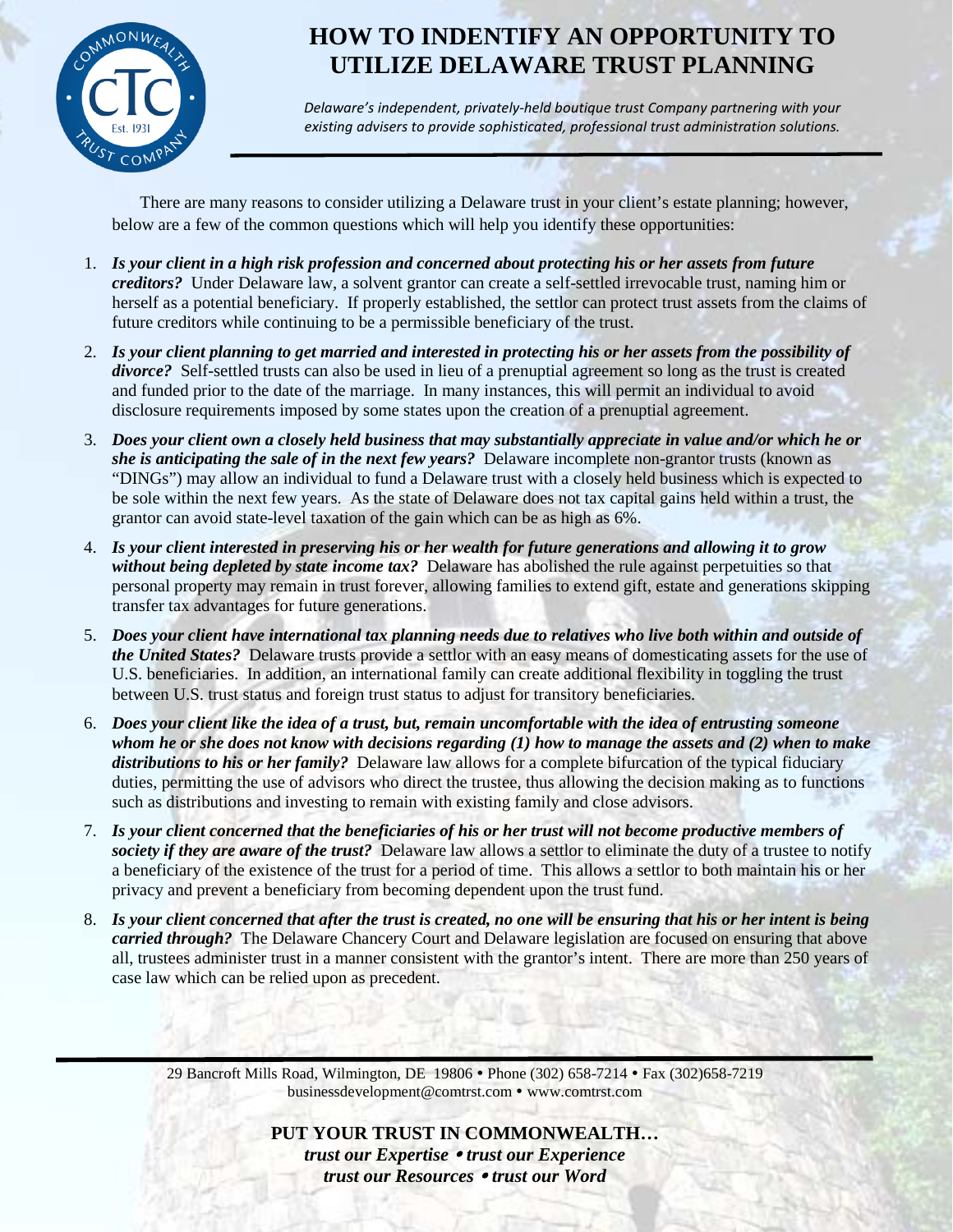

## **HOW TO TRANSFER YOUR TRUST TO COMMONWEALTH TRUST COMPANY?**

*Delaware's independent, privately-held boutique trust Company partnering with your existing advisers to provide sophisticated, professional trust administration solutions.*

If your client has an existing trust which is sitused in a state other than Delaware, it is usually possible to change the situs of the trust to Delaware and appoint Commonwealth Trust Company as successor Trustee. There are typically three methods of doing this:

- 1. **Appoint a Delaware Trustee** if the Trust document has all pertinent language and a portability clause, you can simply appoint a Delaware Trustee as the sole or co-trustee.
- 2. **Decant** If the trust document provides a distribution standard that allows for a current distribution of trust assets to an existing beneficiary and the state in which the trust is located has an appropriate decanting statute, then by exercise of its distribution powers, a trustee can distribute assets into a completely new and updated trust. The new trust could then receive distribution of all or substantially all of the assets of the existing trust. If the current situs of the trust does not permit decanting, it may be possible to move the trust to Delaware first and then utilize Delaware's decanting statute. In considering decanting as a method of transfer, one must be certain that doing so will not cause any adverse income tax, estate tax or generation-skipping transfer tax consequences to the trust or its grantor, trustees or beneficiaries.
- 3. **Court Reformation** A Delaware attorney can be engaged to file a consent petition in the Chancery Court to "reform" or update the trust with the consent of its beneficiaries.

It is important when considering the transfer of situs from one state to another, that the family first consult with counsel in the home state to determine what, if anything, must be done in the current state prior to moving the trust to ensure all relevant ties with the current jurisdiction are severed appropriately so as to avoid any adverse tax consequences. Where a trust is currently governed by the laws of another state, upon the appointment of a Delaware trustee, absent contrary language in the original trust document, the law governing administration will automatically change to that of Delaware.

In addition to our standard intake requirements (which can be found in our Client Packet provided by the assigned Trust Administrator), Commonwealth will be looking for the following documentation and information prior to accepting a transfer trust:

- 1. Copy of current list of trust assets and liabilities (with tax lots, acquisition and cost basis);
- 2. Copy of the current year-to-date accounting as well as an accounting for the prior calendar year;
- 3. Copy of the most recent three years' trust income tax returns;
- 4. A statement that there is no pending or anticipated litigation involving the trust or its assets;
- 5. If a self settled trust, a copy of the original solvency analysis and solvency analysis performed upon the subsequent addition of funds; and
- 6. If the transfer involves a decanting, a fully executed Receipt, Release and Indemnity Agreement or other agreed upon document.

29 Bancroft Mills Road, Wilmington, DE 19806 Phone (302) 658-7214 Fax (302)658-7219 [businessdevelopment@comtrst.com](mailto:businessdevelopment@comtrst.com) www.comtrst.com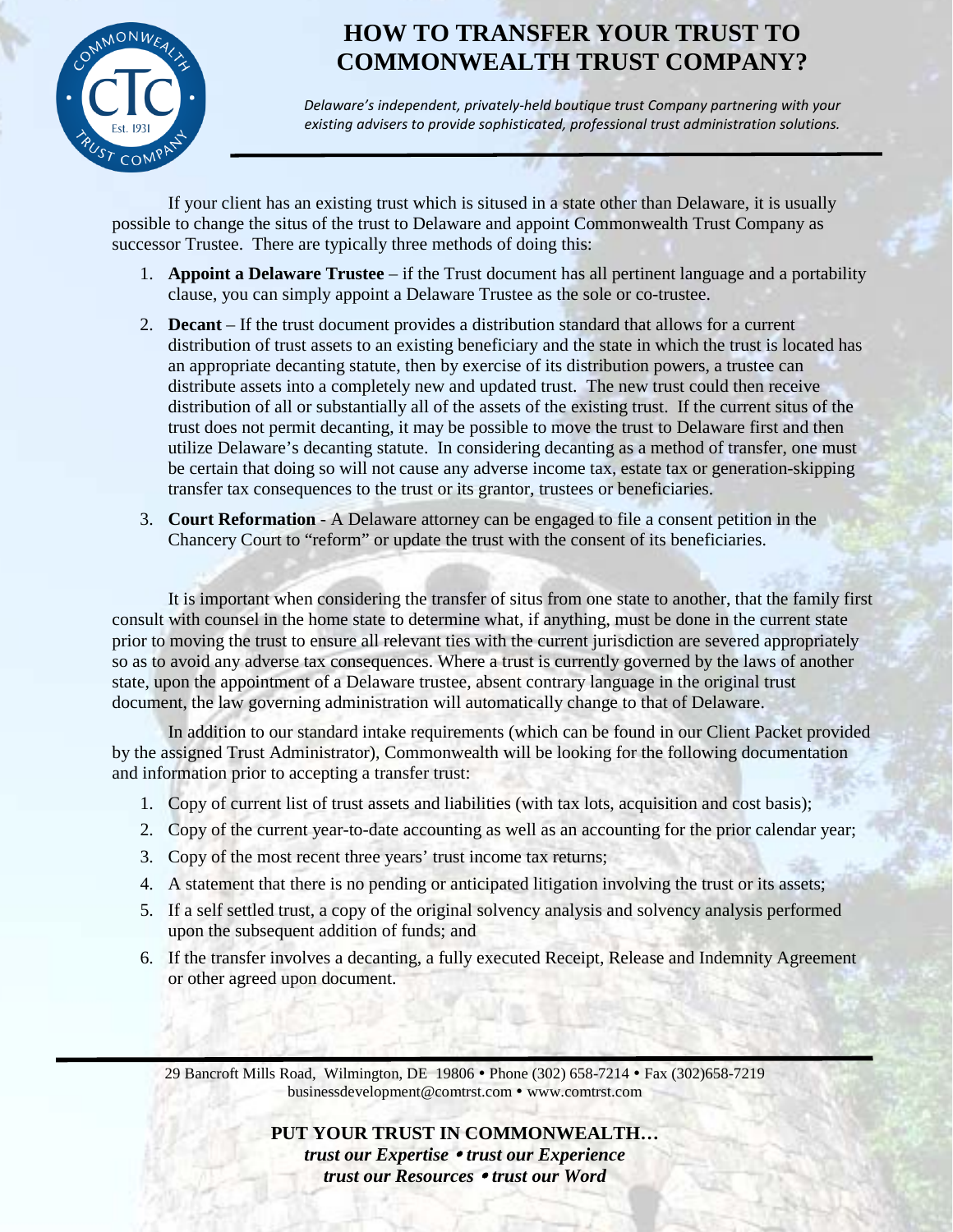

## **HOW TO TRANSFER YOUR TRUST TO COMMONWEALTH TRUST COMPANY?**

*Delaware's independent, privately-held boutique trust Company partnering with your existing advisers to provide sophisticated, professional trust administration solutions.*

If your client has an existing trust which is sitused in a state other than Delaware, it is usually possible to change the situs of the trust to Delaware and appoint Commonwealth Trust Company as successor Trustee. There are typically three methods of doing this:

- 1. **Appoint a Delaware Trustee** if the Trust document has all pertinent language and a portability clause, you can simply appoint a Delaware Trustee as the sole or co-trustee.
- 2. **Decant** If the trust document provides a distribution standard that allows for a current distribution of trust assets to an existing beneficiary and the state in which the trust is located has an appropriate decanting statute, then by exercise of its distribution powers, a trustee can distribute assets into a completely new and updated trust. The new trust could then receive distribution of all or substantially all of the assets of the existing trust. If the current situs of the trust does not permit decanting, it may be possible to move the trust to Delaware first and then utilize Delaware's decanting statute. In considering decanting as a method of transfer, one must be certain that doing so will not cause any adverse income tax, estate tax or generation-skipping transfer tax consequences to the trust or its grantor, trustees or beneficiaries.
- 3. **Court Modification** A Delaware attorney can be engaged to file a consent petition in the Chancery Court to "modify" or update the trust with the consent of its beneficiaries.

It is important when considering the transfer of situs from one state to another, that the family first consult with counsel in the home state to determine what, if anything, must be done in the current state prior to moving the trust to ensure all relevant ties with the current jurisdiction are severed appropriately so as to avoid any adverse tax consequences. Where a trust is currently governed by the laws of another state, upon the appointment of a Delaware trustee, absent contrary language in the original trust document, the law governing administration will automatically change to that of Delaware.

In addition to our standard intake requirements (which can be found in our Client Packet provided by the assigned Trust Administrator), Commonwealth will be looking for the following documentation and information prior to accepting a transfer trust:

- 1. Copy of current list of trust assets and liabilities (with tax lots, acquisition and cost basis);
- 2. Copy of the current year-to-date accounting as well as an accounting for the prior calendar year;
- 3. Copy of the most recent three years' trust income tax returns;
- 4. A statement that there is no pending or anticipated litigation involving the trust or its assets;
- 5. If a self settled trust, a copy of the original solvency analysis and solvency analysis performed upon the subsequent addition of funds; and
- 6. If the transfer involves a decanting, a fully executed Receipt, Release and Indemnity Agreement or other agreed upon document.

29 Bancroft Mills Road, Wilmington, DE 19806 Phone (302) 658-7214 Fax (302)658-7219 [businessdevelopment@comtrst.com](mailto:businessdevelopment@comtrst.com) www.comtrst.com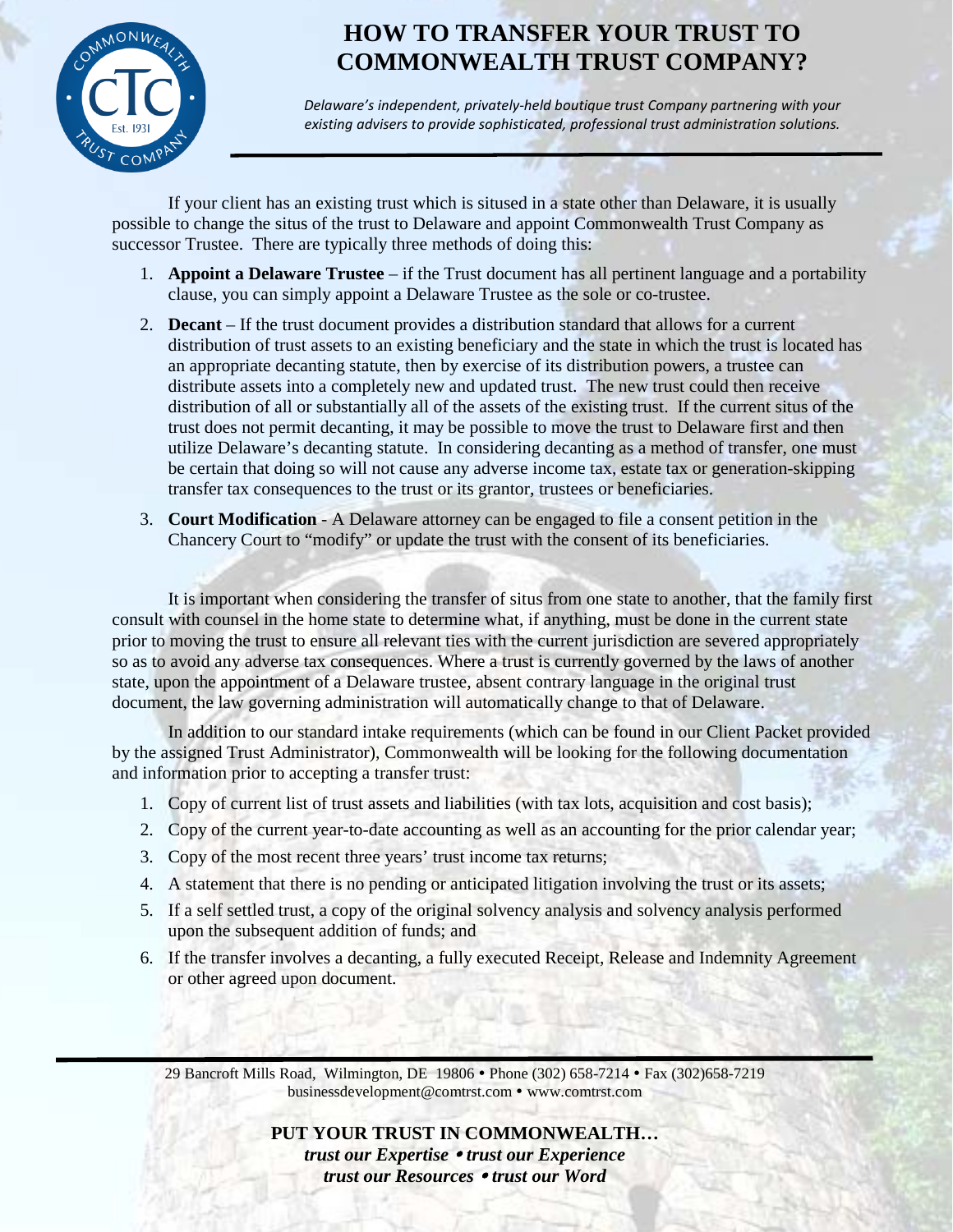

# **HOW TO WORK WITH A DIRECTED TRUSTEE (COMMONWEALTH TRUST COMPANY)**

*Delaware's independent, privately-held boutique trust Company partnering with your existing advisers to provide sophisticated, professional trust administration solutions.*

When establishing a trust with a directed trustee, it is important to understand what duties must remain with the directed trustee in order to properly maintain the desired jurisdiction as the situs of the trust. Within the state of Delaware, the standard list of minimum duties which must be performed by the Delaware trustee is as follows:

**1. Maintain or arrange for custody of assets:** Accounts can continue to be custodied with a local broker/dealer; however, the new trust accounts should be opened with Commonwealth's address as the account's primary address. All Advisory Agreements will be signed by Commonwealth at the direction of the Co-Trustee (or Investment Advisor) with authority over investments; however, Commonwealth does not need to be involved in the day-to-day trading of the account pursuant to the terms of the Advisory Agreement.Commonwealth will need to execute any investment documents for partnerships or hedge fund type investments requiring additional documentation in the same manner as any trustee.

### **2. Maintain storage of tangible property and evidence of tangible property.**

- **3. Keep trust records:** Commonwealth will download information from the broker/dealer's online access service and maintain a "shadow accounting" for the trust to satisfy the requirements of the OSBC. If Commonwealth is acting with a co-trustee with authority over investment and/or distribution decisions, all documentation as to transactions and distribution requests (which Commonwealth is not already a party to) must be forwarded to Commonwealth for its records. This is to ensure that Commonwealth's records are complete as they are the official books and records of the trust.
- **4. Provide office for trustee meetings.**
- **5. Trust accountings and communications:** Commonwealth will need to receive regular statements from the custodial bank so that it's accounting and downloads can be reviewed on a regular basis against those maintained by the custodian. Commonwealth should be included in all communications regarding the trust.

### **6. Respond to inquiries.**

- **7. Execute documents and authorize trust account transactions:** If there is a Co-Trustee charged with investment and/or distribution authority, it will provide Commonwealth with a written direction as to what actions will be taken where it too must sign, or if there is simply an Investment or Distribution Adviser it will provide Commonwealth with the written direction. Some examples of when the directions will be required are:
	- 1. Executing advisory agreements to open trust accounts;
	- 2. Executing closely held entity documents;
	- 3. Executing partnership documents or private equity documents;
	- 4. Authorizing distributions from the trust's accounts; and
	- 5. Paying trust expenses.

If Commonwealth is not participating in a transaction, it should be provided with the relevant paperwork for record keeping purposes. Entity co-trustees will need to update Commonwealth's records on a regular basis as to signing authority granted for all transactions so as to evidence that the signatory on the direction letter has the appropriate authority.

### **8. Retain advisors in connection with the performance of the administrative trustee duties.**

**9. Prepare or review trust income tax returns:** The client's current accountants can continue to prepare the trust's income tax returns, if that is the client's preference, so long as that professional has sufficient experience in preparing fiduciary income tax returns. Once drafted, copies of the draft income tax returns must be sent to Commonwealth for review and comment.Upon approval, Commonwealth or an authorized Co-trustee can then sign and e-file the returns.

> 29 Bancroft Mills Road, Wilmington, DE 19806 Phone (302) 658-7214 Fax (302)658-7219 [businessdevelopment@comtrst.com](mailto:businessdevelopment@comtrst.com) www.comtrst.com